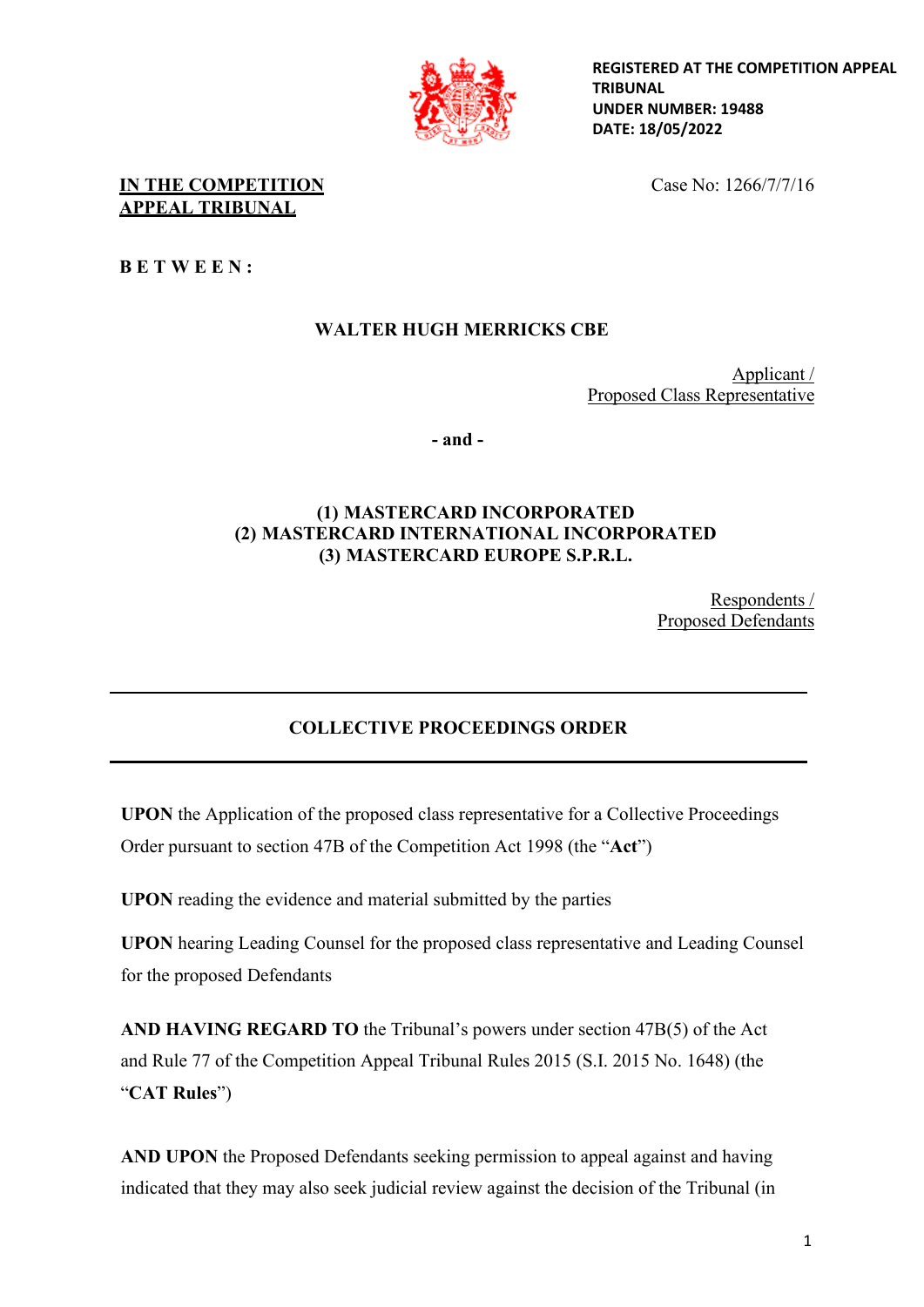## [2022] CAT 13) that the domicile date be 6 September 2016 ("**Mastercard's Appeal**")

### **IT IS ORDERED THAT**:

### **Authorisation**

- 1. The claims identified at paragraph 3.4 below (the "**Claims**") are authorised to be continued as collective proceedings for the purposes of section 47B of the Act (the "**Collective Proceedings**").
- 2. Walter Hugh Merricks CBE is authorised to act as the class representative in the Collective Proceedings in accordance with Section 47B(8) of the Act and Rule 78 of the CAT Rules.

## **Details of the Collective Proceedings**

- 3. It be recorded, for the purposes of Rule 80 of the CAT Rules, that:
	- 3.1 the class representative's address for service is: Willkie Farr & Gallagher (UK) LLP (Attention: Boris Bronfentrinker / Nicola Chesaites), Citypoint, 1 Ropemaker Steet, London, EC2Y 9AW;
	- 3.2 the Defendants are (1) Mastercard Incorporated; (2) Mastercard International Incorporated; and (3) Mastercard Europe S.P.R.L.;
	- 3.3 the class of persons whose claims are to be included in the Collective Proceedings shall be: "Individuals who between 22 May 1992 and 21 June 2008 purchased goods and/or services from businesses selling in the United Kingdom that accepted Mastercard cards, at a time at which those individuals were both (1) resident in the United Kingdom for a continuous period of at least three months, and (2) aged 16 years or over; together with the personal/ authorised representative of the estate of any individual who meets that description and was alive on 6th September 2016, but subsequently died"<sup>[1](#page-1-0)</sup> (the "Class");
	- 3.4 the Claims certified for inclusion in these Collective Proceedings are so-

<span id="page-1-0"></span><sup>&</sup>lt;sup>1</sup> Individuals who died prior to 6 September 2016 are not included within the Class.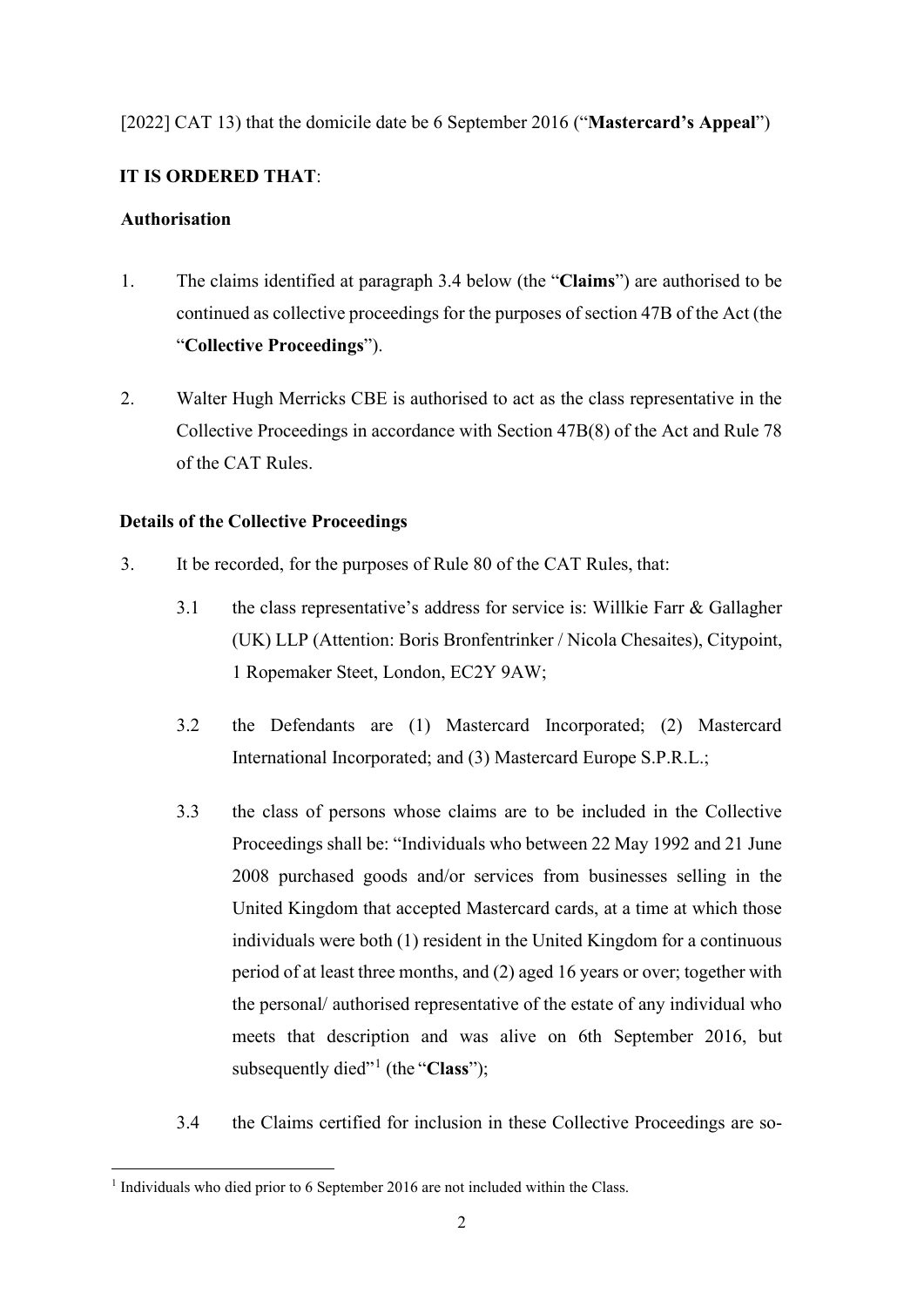called "follow-on" claims under s 47A of the Act for breach of statutory duty in respect of the Defendants' infringement of Article 101 TFEU (then Article 81 EC), as determined in the European Commission's Decision (COMP/34.579 MasterCard, COMP/36.518 EuroCommerce and COMP/38.580 Commercial Cards) of 19 December 2007, seeking compensation for loss and damage alleged to have been suffered by the individuals in the Class (or by deceased persons whose estates are represented in the Class) as a result of (i) the interchange fees paid by acquiring banks to issuing banks, on both cross-border transactions and domestic transactions, being higher than they would have been absent the Defendants' infringement of Article 101 TFEU; and (ii) these higher interchange fees being passed on to consumers by businesses, that accepted Mastercard cards, with those businesses then charging to the members of the Class prices for goods and/or services that were higher than they would otherwise have been had the Defendants not committed the infringement of Article 101 TFEU;

- 3.5 the remedy sought is an aggregate award of damages, together with simple interest, and/or costs and/or any such further relief or other relief as the Tribunal may order; and
- 3.6 the Collective Proceedings shall be opt-out collective proceedings within the meaning of section 47B(11) of the Act.

#### **Domicile date, opting-in and opting-out**

- 4. The domicile date for the purposes of section 47(B)(11)(b)(i) of the Act and Rule 80(g) of the CAT Rules shall be 6 September 2016, and:
	- 4.1 any member of the Class who was domiciled in the United Kingdom as at the domicile date and who wishes to opt-out of the Collective Proceedings must do so by the date to be specified in the Notice annexed to this Order, such date to be determined following the final determination of Mastercard's Appeal (including the determination of any further appeal arising therefrom) and will allow for a period of 12 weeks; and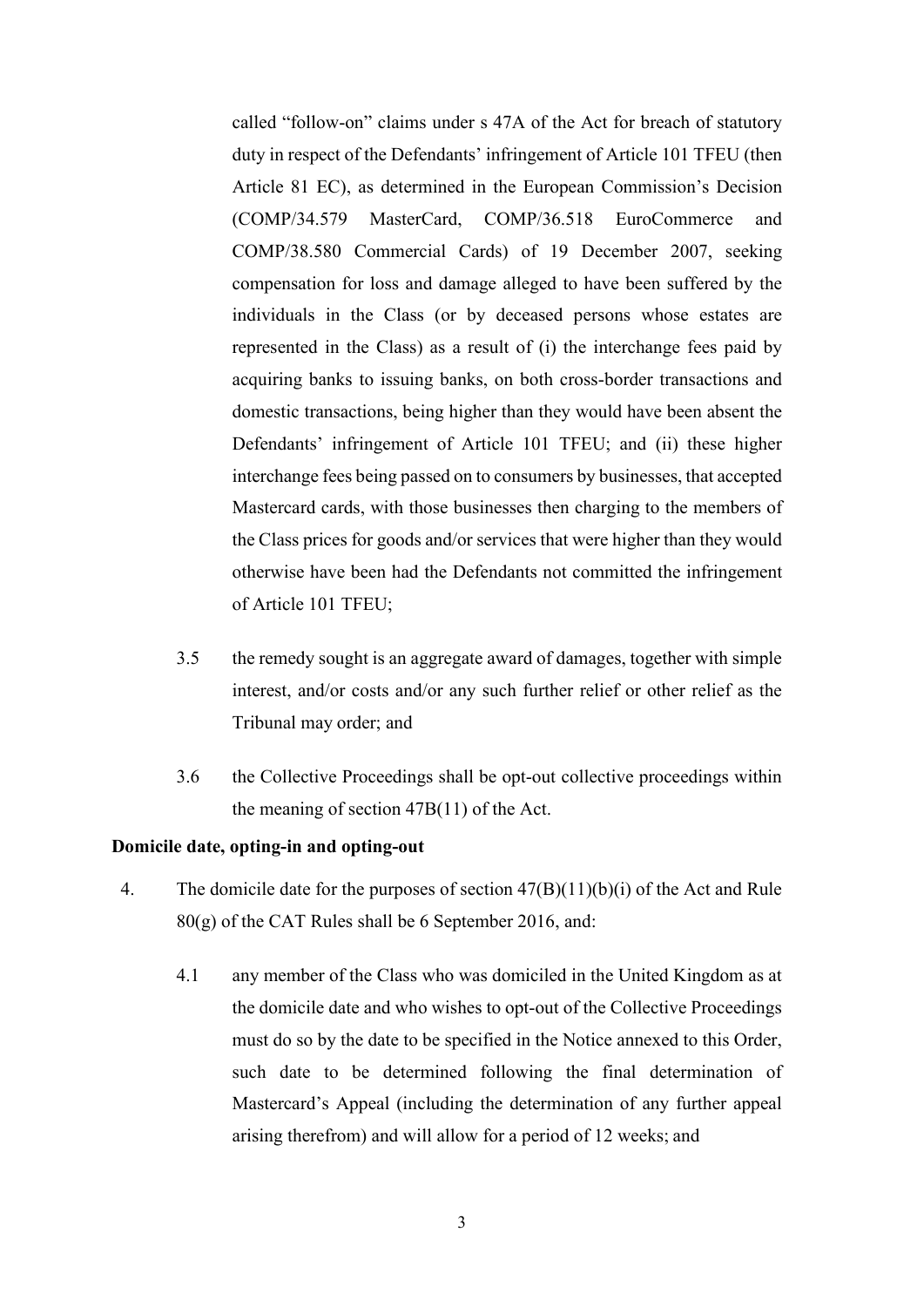- 4.2 any member of the Class who was not domiciled in the United Kingdom as at the domicile date and who wishes to opt-in to the Collective Proceedings must do so by the date specified in the Notice annexed to this Order, such date to be determined following the final determination of Mastercard's Appeal (including the determination of any further appeal arising therefrom) and will allow for a period of 12 weeks.
- 5. The method by which any member of the Class (on their own behalf and/or as a personal/authorised representative of the estate of a deceased person) may opt-out of or opt-in to the Collective Proceedings, in accordance with paragraph 4 above, shall be as set out in the Notice annexed to this Order.

#### **Publicity**

6. The class representative shall publish a Notice to the Class in accordance with Rule 81 of the CAT Rules and as approved by the Tribunal in the annexed form within 7 working days of the determination of Mastercard's Appeal (including the determination of any further appeal arising therefrom) and the date in the notice to be specified in accordance with para 4 of this Order.

#### **Forum**

7. These Collective Proceedings shall be treated as proceedings in England and Wales for the purposes of Rule 18 and 52 of the CAT Rules.

#### **Statements of case**

- 8. The Defendants are to file and serve their Defence to the Amended Claim Form by 4pm on 9 May 2022.
- 9. The class representative is to file and serve any Reply, if so advised, by 4pm on 27 June 2022.
- 10. The class representative is to serve supplementary information making any adjustments to the quantum of the amounts claimed in view of the size of the class (including in view of: the exclusion of claims of persons who fall within the class definition but died before 6 September 2016; the exclusion of claims of persons